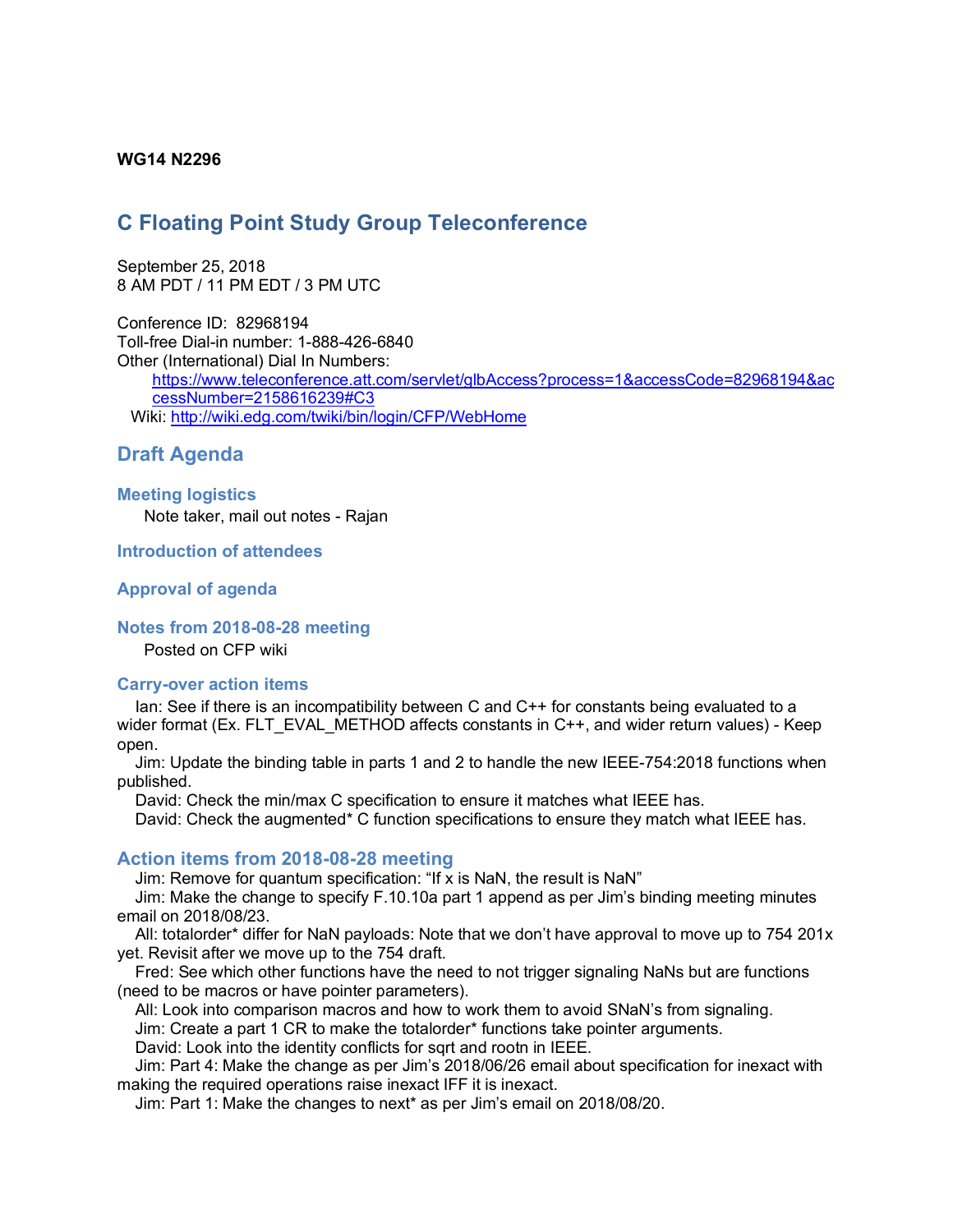Fred: Give reference to the C DR for normalized double double meaning bits can be changed.

# **Study group logistics**

Next meeting date: Tuesday, October 23?

## **IEEE 754 revision**

**C++ liaison**

## **Action item details**

Min/max C specification matches IEEE?

Augmented\* C function specifications match IEEE?

Remove for quantum specification: "If x is NaN, the result is NaN". See Jim's 9/3 email "AIs to update working drafts" http://wiki.edg.com/pub/CFP/WebHome/cfp2x-20180903.pdf

Make the change to specify F.10.10a part 1 append as per Jim's binding meeting minutes email on 2018/08/23.

See Jim's 9/3 email "AIs to update working drafts" http://wiki.edg.com/pub/CFP/WebHome/cfp1x-20180903.pdf

See which other functions have the need to not trigger signaling NaNs but are functions (need to be macros or have pointer parameters). See Fred's 8/28 email "Not trigger sNaN" and responses

Look into comparison macros and how to work them to avoid SNaN's from signaling.

Create a part 1 CR to make the totalorder\* functions take pointer arguments. http://wiki.edg.com/pub/CFP/WebHome/n2292.pdf See also Joseph Myers 9/11 email "(SC22WG14.15517) totalorder and tgmath.h"

Look into the identity conflicts for sqrt and rootn in IEEE.

Part 4: Make the change as per Jim's 2018/06/26 email about specification for inexact with making the required operations raise inexact IFF it is inexact. See Jim's 9/3 email "AIs to update working drafts" http://wiki.edg.com/pub/CFP/WebHome/cfp4x-20180903.pdf

Part 1: Make the changes to next\* as per Jim's email on 2018/08/20. See Jim's 9/3 email "AIs to update working drafts" http://wiki.edg.com/pub/CFP/WebHome/cfp1x-20180903.pdf

Give reference to the C DR for normalized double double meaning bits can be changed. See Fred's 8/28 email "Normalized numbers"

**WG14 Oct 15-18 meeting prep**

**C2x integration**

**Other issues?**